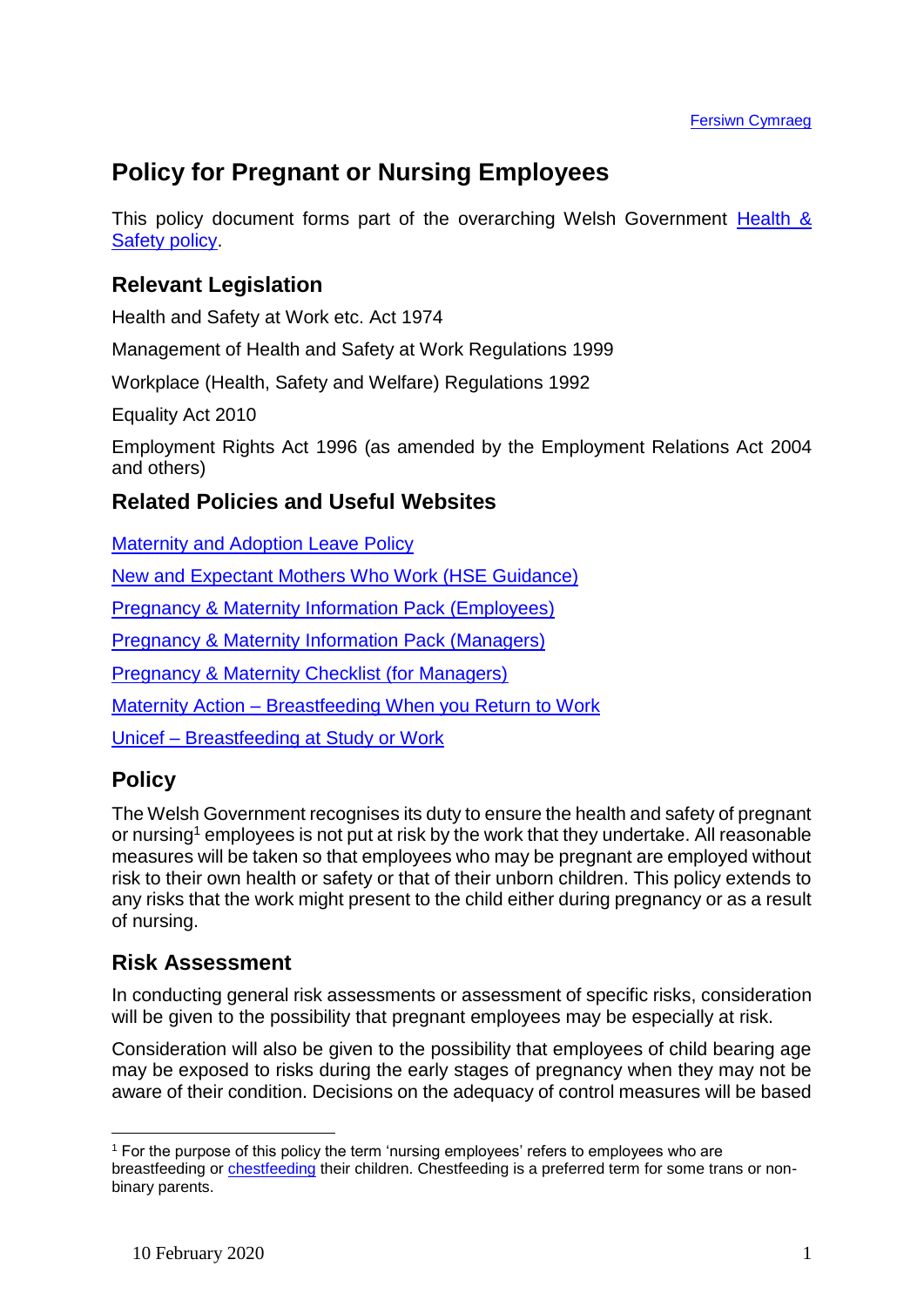on the possibility that the employees may be pregnant where those of childbearing age are employed.

#### **Risk Assessments in Individual Cases**

Employees who wish to take Maternity Leave (contractual and/or statutory), must notify their line manager and the Corporate Shared Service Centre (CSSC) of their pregnancy by the end of the 15th week before the expected week of childbirth and they may be required to provide medical evidence of the pregnancy.

Once informed of the pregnancy, the Welsh Government will carry out an assessment of the health and safety risks to the individual employee and/or their unborn child. However, the employee may request a risk assessment at any time during the pregnancy if they wish to do so.

The risk assessment, which will be conducted either face to face or by telephone with the individual employee, will be completely confidential. Account will be taken of any medical statement provided by the employee's doctor or midwife such as:

- any pre-existing medical conditions or treatments and/or new conditions arising as a result of the pregnancy;
- adjustments to working conditions that may be needed during pregnancy or nursing.

Such adjustments might include:

- **EXECUTE:** additional measures required to eliminate or control risks;
- **Fig.** refraining from night work;
- **additional breaks or shorter working hours.**

If any risks are identified, the Welsh Government will do all that is reasonably practicable to remove, reduce or control the risks and if the risk cannot be removed, the Welsh Government will:

- temporarily adjust the employee's working conditions, hours of work, or both, or, if that is not possible;
- offer suitable alternative work (at the same rate of pay) if available or, if that is not feasible;
- suspend the employee from work on paid leave for as long as is necessary for their health or safety or that of their child.

When an employee returns to work following a period of maternity leave, line managers should consider whether a new risk assessment is required and/or workplace adjustments such as temporary changes to working conditions or working hours to support nursing parents. This could include allowing the employee to take regular breaks during the working day to express milk and/or providing access to suitable facilities for this.

#### **Information and Training**

All employees may access information about the risks to their health and safety and the precautions in place to control those risks [here.](https://intranet/English/People/HealthSafetyWellbeing/YouYourWorkplace/Pages/DSEAssessments.aspx)

#### **Rest Facilities**